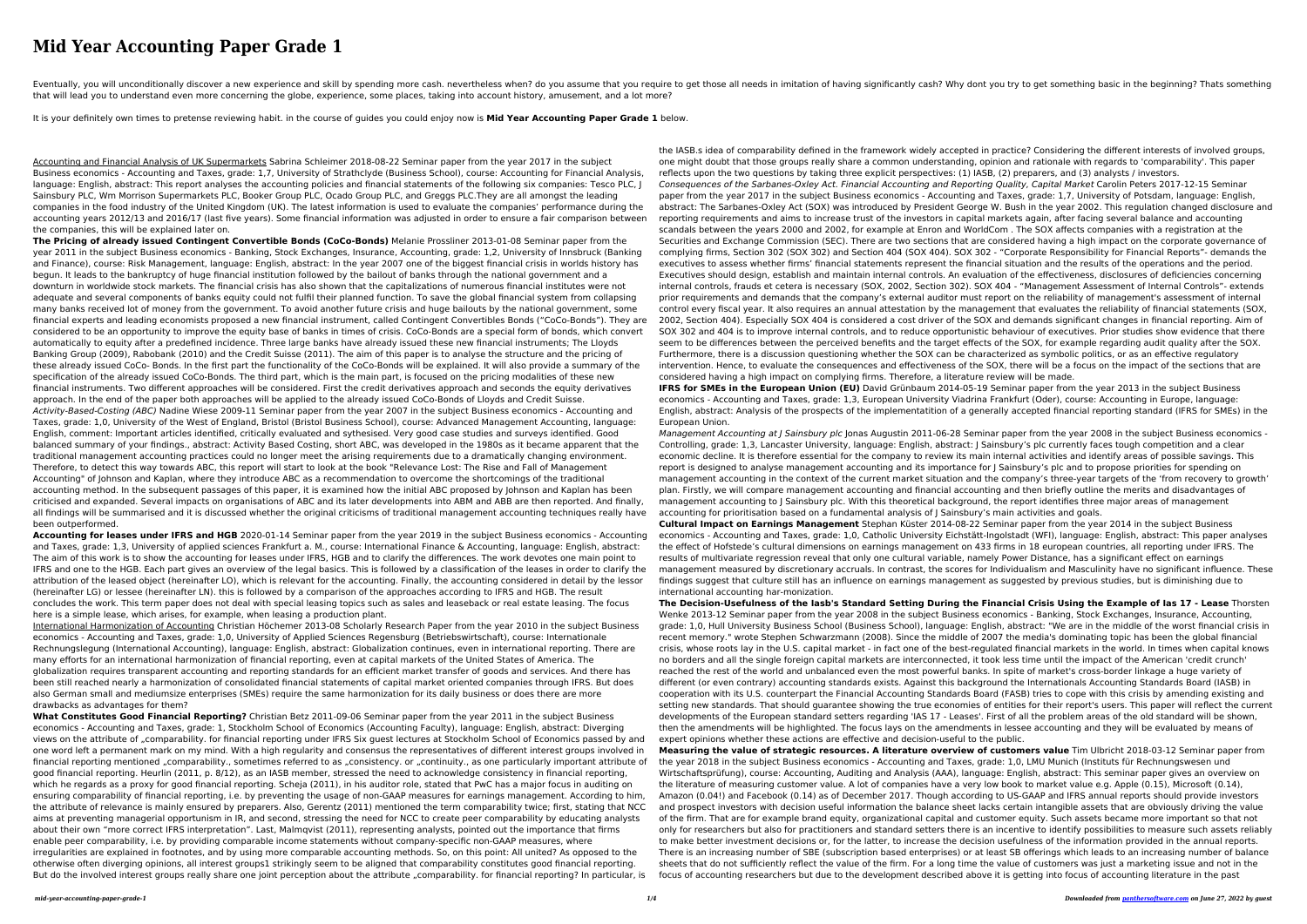decades (Gleaves, Burton, Kitshoff, Bates, & Whittington, 2008, pp. 827–832). There are several approaches to value customers, but they have in common that first the value of a single customer is derived the so called CLV (customer lifetime value), sometimes also referred to as CV (customer value). To value the customer base of a firm all CLVs are aggregate to derive the so-called CE (customer equity). The value a customer has for a firm is the sum of all discounted future contribution margins the firm can obtain from him (Berger & Nasr, 1998, pp. 18–19). Therefore, I first look at the eligibility of customer value as an asset. Afterwards I compare different approaches to derive the CLV then the approaches to derive the CE. Next, I analyze the literature concerning the link between performance and customer and show a possible calculation on the example of Netflix.

**Stock Analysis Methods. The P/E Ratio and other Multiples** 2020-08-28 Seminar paper from the year 2020 in the subject Business economics - Banking, Stock Exchanges, Insurance, Accounting, grade: 1,3, Pforzheim University, language: English, abstract: This paper aims to present a selection of the most used multiples and to point out their strengths and weaknesses. The financial markets have been deeply shaken by the spread of Covid-19 and the recent oil price shock. Also, the financial market crisis in 2008/2009 or the dotcom bubble in 2000, where many investors lost money, remain in bad memory for them. Therefore, when entering the stock market, the question arises which shares are worthwhile in the long run and at what price an investor should buy them. There are different approaches to answer this question one of them is the multiples approach, which has become a popular instrument for investors and financial analysts due to its simple statement and handling. According to the Merrill Lynch Institutional Factor Survey, the most popular factor used by institutional investors in stock selection was the price-earnings ratio (P/E ratio) followed by other multiples. First, the multiples approach in general is described. Afterwards, the P/E ratio with its variants is discussed in detail and in the third section, other frequently used multiples are presented. Finally, a critical appraisal is given.

**Challenges facing the accounting profession** Cornelius Streit 2006-07-29 Seminar paper from the year 2006 in the subject Business economics - Accounting and Taxes, grade: 1,7, Nanyang Technological University, course: Auditing & Reporting, 6 entries in the bibliography, language: English, abstract: The accounting profession has an important significance in today's business environment and faces many challenges in the upcoming years. This is caused on the one hand by a seemingly unending series of accounting scandals, which grabbed the newspaper headlines over the last few years, and on the other hand by new regulations and accounting standards, which where introduced by regulatory bodies worldwide to prevent frauds and accounting scandals in the future. Accounting scandals like Worldcom, Enron, Health South, Parmalat and many more have shaken the public's trust in the accounting profession. Therefore it is vital for the profession to rebuild its credibility and to regain the trust of the market and investors.

**Determinants of Net Interest Margins. Are Banks equally affeced by Negative Interest Policy Rates?** Valentin Stockerl 2019-03-25 Seminar paper from the year 2019 in the subject Business economics - Banking, Stock Exchanges, Insurance, Accounting, grade: 1,0, University of Frankfurt (Main), course: Inspecting the European Banking Sector, language: English, abstract: In the novel monetary environment of negative interest policy rates (NIPR) in the Euro area, it is questionable whether the existing findings on determinants of Net Interest Margins (NIM) still hold. This paper analyzes differences in the development of NIM across business models represented by a set of three indicators prior to and after the introduction of NIPR. The strategies are based on a binary categorization between high and low levels of the business indicators using a median, 67-33 and 80-20 percentile cut-off rule. I use a difference in differences (DiD) estimation approach, even though NIPR impact all banks' NIM. Thus, the obtained estimates do not measure the impact of NIPR itself, but the DiD between strategies. I mostly find positive albeit insignificant effects on banks with low asset held for trading, high deposit and customer loan ratios. In contrast, the DiD coefficient for banks with high deposit-based financing using an 80-20 cut-off is -14 bp, which proves to be a highly significant and economically relevant. These findings support the notion that multiple channels are affecting banks' NIM.

**Accounting for Derivatives (US-GAAP)** Jörg Decker 2003-07-23 Seminar paper from the year 2003 in the subject Business economics - Accounting and Taxes, grade: 1,7 (A-), Technical University of Braunschweig (Economics - Controlling), course: Intenational Accounting, 20 entries in the bibliography, language: English, abstract: Some years before the financial scandal of Enron, which was mainly caused by the misuse of derivatives, the Financial Accounting Standard Board (FASB) began deliberating on issues related to derivatives and hedging transactions.1 The cause of thinking about changes in accounting for derivatives was a problematic situation in 1986 (comparable to current situation in Germany). For example, the applicatory use was very complicated and transactions with derivatives were not transparent enough. There were only clear standards for a few product groups and transactions with derivatives were not reported on the balance sheet.2 In consequence, first in 1986, a work program called Project on Financial Instruments was founded.3 In 1992 the members of the FASB received the responsibility in working on derivatives and continued improving the existing statement for about six years in more than 100 meetings. In June 1998 (06/16/1998) the Statement for Financial Accounting Standard (SFAS) No. 133 "Accounting for Derivative Instruments and Hedging Instruments" passed as an outcome of these efforts and is valid for every entity.4 Some public voices say, it is one of the most complex and controversial standards ever issued by the FASB.5 Statement No. 133 replaced FASB Statement No. 80 (Accounting for Future Contracts), No. 105 (Disclosure of Information about Financial Instruments with Off-Balance-Sheet Risk and Financial Instruments with Concentrations of Credit Risk) and No. 119 (Disclosures about Derivative Financial Instruments and Fair Value of Financial Instruments). 6 Also FASB Statement No. 52 (Foreign Currency Translation) and No. 107 (Disclosures about Fair Value of Financial Instruments) were amended, by including the "disclosure provisions about concentration of credit risk" form Statement No. 105 in Statement No.107. Despite the fact that the new Statement was issued in June 1998 it only was effective on financial statements for fiscal years beginning after June 15, 2000. [...] 1 Cp. Ernst & Young LLP (2002), p. 1. 2 Cp. Henne, T.(2000), p. 51. 3 Cp. Zander, D. (2000), p. 985. 4 Cp. Maulshagen ,A./Maulshagen, O. (1998), p. 2151. 5 Cp. International Treasurer (1999). 6 Cp. Ernst & Young LLP (2002), p. 1.

Corporate considerations for nature – the motivation behind environmental accounting Annette Becker 2013-11-06 Seminar paper from the year 2013 in the subject Philosophy - Miscellaneous, grade: 1,7, University of Bayreuth (Insititut für Philosophie), course: Advanced Arguments in Business Ethics, language: English, abstract: The tendency to show environmental commitment in economic sciences has been growing during the last decades. Terms like green, ecological or environmental economics have been promoted, most famously in the first green wave, when the book "The Limits to Growth" in 1972 and the Brundtland Report "Our Common Future" in 1987, and more recently, when the Stern Review on the Economics of Climate Change in 2006 and the Fifth Assessment Report of the Intergovernmental Panel on Climate Change (IPCC) in 2013, were published. But how come the business world started to care about the environment in the past, without any comprehensive standard forcing them to do so legally on a national or global level? It has been felt that the financial accounting framework was not adequate to provide the information required by various internal and external stakeholders on environmental costs and liabilities, and steps taken by companies to mitigate global warming (Idowu et al. 2013, p. 1035). The endeavour was that the complete costs incurred by an enterprise including external, environmental costs like consumption of non-renewable resources, damages to the environment and degradation of nature, ought to be considered. These external costs, which are also called externalities or societal costs, are caused by the impact of organizational activities, products and services on natural environmental resources and society, but for which the organization doesn't bear any financial liability. In other words, "external costs result from corporate activities but are not internalized through regulations and prices. The boundaries of these costs are not static." (ibid. p. 1035).

Evidence on the Relation between Audit and Earnings Quality. Do Clients of Higher Quality Auditors Provide Better Financial Reporting? 2017-06-20 Seminar paper from the year 2017 in the subject Business economics - Accounting and Taxes, grade: 1,3, , language: English, abstract: This paper studies the relation between audit and earnings quality. It examines whether firms audited by a Big 4 member engage in higher earnings management activities as proxied by the magnitude of discretionary and absolute accruals, as well as an income smoothing

*mid-year-accounting-paper-grade-1 2/4 Downloaded from [panthersoftware.com](http://panthersoftware.com) on June 27, 2022 by guest* clients are expected to reveal less sophisticated earnings management and thus higher earnings quality. The results do not support this relation. Since standardsetters have been concerned about managers' use of discretion to manage earnings in their financial reports, an increasing amount of empirical research was conducted to address this issue, additionally to regulation. While independent auditors (aim to) assure that these statements are in accordance with legal compliance, the actual audit quality can be grasped as the contingency that the auditor exposes and discloses an anomaly in their clients' financial reports. Whereas numerous audit scandals threaten the trustworthiness of well-known large auditors, there is various research revealing that Big N audited firms are supposed to disclose financial reports of higher quality. Supplementing misguiding accrual accounting practices in this regard, this study also addresses another proxy for earnings management: income smoothing. Burgstahler and Dichev (1997) explain corporate income smoothing with the fact that managers avoid revealing earning decreases and losses to diminish costs arising from transactions with stakeholders. Similarly, Degeorge, Patel and Zeckhauser (1999) show that managers smooth earnings to meet analysts' forecasts. On the other hand there are various contrary studies. DeFond and Jimbalvo (1993) found that auditor-client disagreements resulting from earnings management, are more present in Big 4 audited firms. They explain this with the properties of the "common" Big 4 clients. For the reason of the ambiguous results, it is interesting to study the effects and compare them with prior evidence to answer the question whether Big 4 auditors deliver "higher" quality in terms of a "better" financial reporting. The terms are operationalized using a dis-cretionary accruals and income smoothing measure and analyzed for (non-)Big 4 audited UK-firms in the period 2005-2011. The Accounting of Deferred Taxes Under IFRS Michael Mehnert 2010-01 Seminar paper from the year 2009 in the subject Business economics - Accounting and Taxes, grade: 1,7, AKAD University of Applied Sciences Stuttgart, course: IFRS, language: English, abstract: 1Introduction In a global economy there is a need for common accounting rules. It is simply important for an enterprise to know that national and international stock exchange rules require the application of internationally accepted accounting directives. So there are several good reasons for a trend towards internationalization. For an investor means internationaliza-tion usually accompanied by a standardization of accounting rules that he can compare financial statements quicker and easier. There are no longer time- consuming and ex-pensive conversions of financial statements necessary. Internalization means also that the national differences in the determination of profit will disappear. Standardization would give the term "profit" substance and would allow the comparison of financial statements of different enterprises from several countries. In the European Union enterprises have a special responsibility since 2005. On the 12th of March 2002 the European Parliament endorsed the EC Commission's proposal that all EU listed companies must follow standards issued by the International Accounting Standards Board (IASB) in their consolidated financial statements starting no later than 2005. In this assignment I want to give a short overview about what the main principles of the International Financial Accounting Principles (IFRS) are all about and what differences to the German Statutory Accounting Rules (HGB) can be distinguished (chapter 2). Then I want to focus on the accounting of deferred taxes under IFRS (chapter 3). After a definition of deferral I want to explain the concepts and methods of deferral in this part. Finally I will have a closer look on deferred tax assets and deferred tax liabilities. **The decision-usefulness of the IASB's standard setting during the financial crisis using the example of IAS 17 – Lease** Thorsten Wenke 2009-10-27 Seminar paper from the year 2008 in the subject Business economics - Banking, Stock Exchanges, Insurance, Accounting, grade: 1,0, University of Hull (Business School), language: English, abstract: "We are in the middle of the worst financial crisis in recent memory." wrote Stephen Schwarzmann (2008). Since the middle of 2007 the media's dominating topic has been the global financial crisis, whose roots lay in the U.S. capital market – in fact one of the best-regulated financial markets in the world. In times when capital knows no borders and all the single foreign capital markets are interconnected, it took less time until the impact of the American 'credit crunch' reached the rest of the world and unbalanced even the most powerful banks. In spite of market's cross-border linkage a huge variety of different (or even contrary) accounting standards exists. Against this background the Internationals Accounting Standards Board (IASB) in cooperation with its U.S. counterpart the Financial Accounting Standards Board (FASB) tries to cope with this crisis by amending existing and setting new standards. That should guarantee showing the true economies of entities for their report's users. This paper will reflect the current developments of the European standard setters regarding 'IAS 17 – Leases'. First of all the problem areas of the old standard will be shown, then the amendments will be highlighted. The focus lays on the amendments in lessee accounting and they will be evaluated by means of expert opinions whether these actions are effective and decision-useful to the public. Credit Rating and the Impact on Capital Structure Christian Kronwald 2010-03-25 Seminar paper from the year 2009 in the subject Business economics - Banking, Stock Exchanges, Insurance, Accounting, grade: 1,3, University of Hohenheim (Lehrstuhl für Bankwirtschaft und Finanzdienstleistungen), language: English, abstract: The question about capital structure is one of the most important issues which the management of a company faces in implementing their daily business. Therefore, the question of which factors affect capital structure decisions attracts high attention in the past and recent literature on capital structure. There are many papers providing valuable insights into capital structure choices, starting with the paper of Modigliani and Miller (1958). The MM-Theorem is generally considered a purely theoretical result since it ignores important factors in the capital structure decision like bank-ruptcy costs, taxes, agency costs and information asymmetry. Based on this paper many other theories which consider factors neglected by Modigliani and Miller have been evolved. Two major theories are the Tradeoff- and the Pecking-Order-Theory. The former loosens assumptions stated in the MM-Theorem by including bankruptcy costs and taxes while the latter introduces information asymmetry into the capital structure discussion. Chapter 2.1 will give a brief overview of these theories. For complexity reasons these models cannot capture all relevant factors affecting the capital structure policy of a company. However, all these theories disregard one cru-cial factor which plays an important role on capital markets all over the world. The significance of Credit Ratings is gradually increasing, and it is doing so in many re-spects. This paper focuses on the Credit Rating-Capital Structure-Hypotheses (CRCS) developed by Darren J. Kisgen as a modern approach to the capital structure discussion. The hypothesis argues that credit ratings have an impact on capital struc-ture decisions due to discrete costs (benefits) associated with a rating change. Firstly, reasons why credit ratings are material for capital structure decisions will be out-lined. Then, situations in which credit rating effects play a role will be examined. For this issue it is very important to show how it can be measured whether a firm is con-cerned about a rating change or not. Afterwards the CR-CS will be empirically tested. The traditional theories don't explain the results obtained in these tests. Therefore credit rating effects will be combined with factors discussed in the Tradeoff- and Pecking-Order-Theory. In subsequent empirical tests credit rating factors will be integrated into previous capital structure test to show that the results of the CR-CS tests remain statistically significant... IFRS 7 Financial Instruments. An Overview Samantha Kim Schönhaber 2020-09-08 Seminar paper from the year 2020 in the subject Business economics - Accounting and Taxes, grade: 1,3, University of applied sciences Frankfurt a. M., course: MBA, language: English, abstract: This paper will give a general overview of IFRS 7 Financial Instruments and will briefly touch additional IFRS standards if necessary. In the course of globalisation and the associated stronger capital market orientation of companies, more and more relationships between international business partners are emerging. Decisions on investments, the conclusion of contracts and business conditions are based on the information published by the respective partners. For example, the annual financial statements of German companies are prepared in accordance with the German Commercial Code (HGB). This practice no longer meets international information requirements. The aim of the IFRS is to create a basis for ensuring internationally valid comparability of annual financial statements and company valuations and develop standardised, uniform accounting instruments. Porter's Value Chain and the REA Analysis as an Accounting Information System Anna Lena Bischoff 2011-08 Seminar paper from the year 2011 in the subject Business economics - Accounting and Taxes, grade: 1,7, Linnaeus University (-), language: English, abstract: Rachel

measure. The author predicts that large auditors have higher competencies and incentives to deliver a higher quality audit. Therefore, their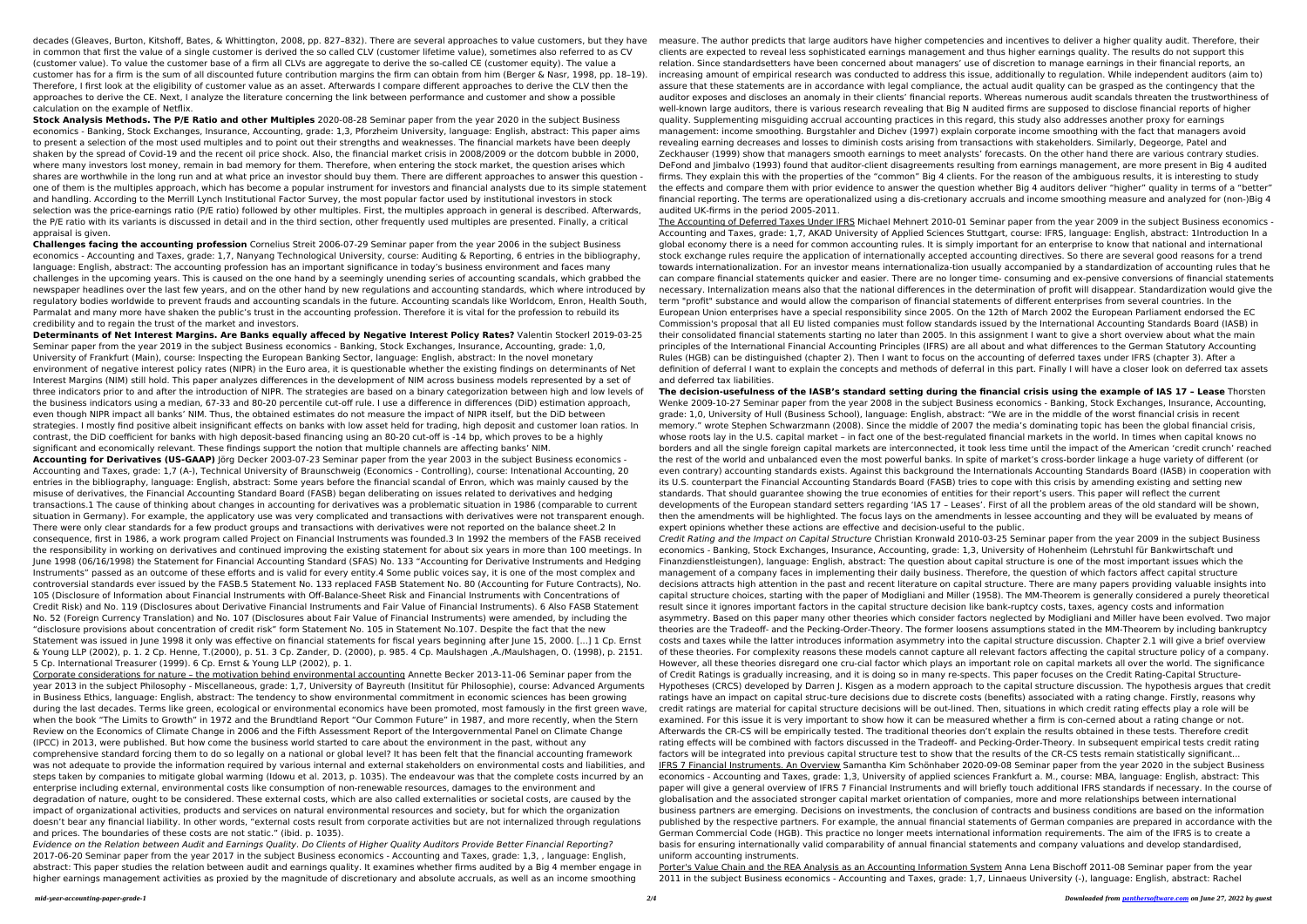Branckowitz and Rick Young are two dentists who are merging their offices together. They are faced with finding an Accounting Information System that fulfils their requirements e.g. the extended number of clients. The merging and system implementation is due in six month. Therefore Porter's Value Chain will be derived as a solution after having explained the Value Chain concept. From there on a REA Analysis will be developed, which will be explained in detail. The Case used in this paper "Designing and Implementing an Information System for the Dental Office of Branckowitz & Young" by Alex Nikitkov and Barbara Sainty can be found in "ACCOUNTING PERSPECTIVES Instructional Cases Teaching Notes and Supplementary Materials" Volume 7, Issue 4.

Decision-useful financial reports in efficient securities markets Dennis Teichmann 2005-03-08 Seminar paper from the year 2002 in the subject Business economics - Controlling, grade: 1,0, University of Hannover (Lehrstuhl für Controlling), course: Seminar zur "Financial Accounting Theory", 25 entries in the bibliography, language: English, abstract: This paper studies the decision-usefulness of accounting information and the implications of financial reports, especially against the background of efficient securities markets. The decision-usefulness of financial statements gained in importance in the literature of accounting research due to the decline in helpfulness for decision taking of traditional financial statements like earnings, cash flows and stock returns.1 This deterioration is accompanied by a deficit of future-oriented indicators, in particular intangible assets, which are not integrated in the actual financial reporting requirements.2 These outstanding problems lead to incompleteness of capital markets, which are tried to be solved by different mechanisms, e.g. penalties, incentives and voluntary disclosure, to attain to efficient securities markets, the social advantageous solution.3 Section 2 describes the requirements of efficient securities markets, its various forms and the origin of inefficient working securities markets. Chapter 3 illustrates the usefulness of financial statements for different constituencies, especially for investors and management, and the legal standards for mandatory disclosure. Division 4 expresses the information dilemma and presents diverse solutions for an approximation to social optimal allocations, i.e. allocations that diminish securities markets inefficiencies. Chapter 5 gives a short summary of this paper. 1 See LEV / ZAROWIN (Boundaries of Financial Reporting 1999), pp. 354 – 362. 2 See GÜNTHER / BEYER (Value Based Reporting 2001), pp. 1627 – 1629. 3 See SCOTT (Financial Accounting Theory 1997), pp. 81 – 82.

**A stock split event study using sector-indices vs. CDAX and some extensions of the standard market model** David Bosch 2011-08-03 Seminar paper from the year 2009 in the subject Business economics - Banking, Stock Exchanges, Insurance, Accounting, grade: 1,3, Humboldt-University of Berlin (Institut für Bank und Börsenwesen), course: Seminar of Banking and Financial Markets, language: English, abstract: There are many theories in literature which try to examine possible reasons for a stock split. While a stock split seems to be just a cosmetic corporate event, it is often claimed that the motivation to carry out a stock split is to signal future profitability or to bring the share price to a preferred trading-range. Additionally there are many papers published, where the impact of a stock split on liquidity and institutional ownership is examined. Some results of these studies are briefly discussed in the Literature Review. Most researchers calculate their abnormal returns with the market model by using the most common index in their economy. In this paper, I check whether sector-indices fit the data better than the CDAX does. In some cases, the sector-indices describe the stock returns better. Another topic of event studies that researchers of the finance area often deal with is whether the assumptions of the market model established by Fama, Fisher, Jensen and Roll (1969) do hold for daily stock returns. I will discuss some of the weaknesses when applied to financial time series and I present two models which can improve the efficiency of the model.

**A Competitive Assessment of the U.S. Paper Machinery Industry** Edward David Abrahams 1989

**A Comparison and Contrast of German and International Financial Reporting Issues. Accounting for Pensions - IAS 19 Versus German Law** Stefan Tzschentke 2007-08 Seminar paper from the year 2004 in the subject Business economics - Accounting and Taxes, grade: 1,7, University of Bayreuth, 52 entries in the bibliography, language: English, abstract: Although accounting for company pension schemes is one of the most controversial topics of discussion in the international accounting trade, many investors do not pay it due attention. In future, even more so than now, annual results will be influenced by latent reserves and obligations, resulting from different ways of accounting for pension benefit schemes. German financial statements and those following either IAS or US-GAAP often differ significantly on this point. The International Accounting Standards and the German Commercial Code are based on different principles. Whereas German regulations are dominated by the imperative of the protection of creditors, IAS lay the focus of accounting on a true and fair view of financial statements in order to provide a suitable basis for investment decisions. These divergent priorities are reflected in the accounting for pensions as well. The two main problems in accounting for pensions are the recognition and the appraisal of pension provisions. Eventually both accounting systems face the same problems and each one has a different way of resolving them. On the other hand, HGB and IAS unanimously agree on the fact that company pension schemes that do not require pension provisions, do not represent an accounting problem. The objective of the treatise on hand is the depiction of the difference between IAS and HGB regarding the recognition and accounting for pension as well as the resulting accounting-effects on the balance-sheet. The paper will first try to give an overview of the term 'pensions' as it is used in German law and in the IAS, and then - in the second part of the bases- explain the underlying problematic nature of accounting for pensions. In the third and fourth part the respective regulations, first according to German law an Parliamentary Papers Great Britain. Parliament. House of Commons 1890

**The French Insurance Market** Fabio Botta 2018-05-28 Seminar paper from the year 2018 in the subject Business economics - Banking, Stock Exchanges, Insurance, Accounting, grade: 1,0, language: English, abstract: This paper gives us an insight of the business of diversifying risk. An industry, which is, compared to other dynamic financial sectors, historically often described as a slow-growing, safe sector for investors. A sector, in which companies have positive costs of capital, due to their possibility to use customers' money to invest for themselves. An industry famous for mergers and acquisitions. The French insurance firms in this paper cover all categories of insurance companies: accident and health insurers, property and casualty insurers, and financial guarantors. Benjamin Franklin once said, "An investment in knowledge pays the best interest." While, he was referring to education in this moment, it also has some significance in terms of financial markets. In a world where all information and knowledge about companies in the financial market are available, there would be no profit to be made by investing. Nonetheless, there is no such world, and thus there is much to gain from investments, if you have ability. This expertise and understanding of markets, of their rise and fall, can be the difference between someone who amounts a fortune, and someone who loses it all. In this paper we are going to focus on firms within the insurance market, to gain some insight on different segments that permeate the market. This way we can start to amass our base knowledge so that one day we may be the ones on top.

The Role of Junk Bonds in Corporate Finance Valea Adams 2017-02-07 Seminar paper from the year 2016 in the subject Business economics - Banking, Stock Exchanges, Insurance, Accounting, grade: 1,3, The FOM University of Applied Sciences, Hamburg, language: English, abstract: With this paper I would like examine the role of junk bonds in corporate finance. Starting with the term "Corporate Finance" in general, enlarging upon the objectives as well as long term and short term decisions of this field, the assignment continues by defining junk bonds and by giving an insight into the field of so called Fallen Angels. As the expansion of the junk bond market over the last decades has proceeded, I would like to take this occasion to provide background information about the changing role of high-yield bonds during the years. In the last chapter of this paper I will elaborate on the role of junk bonds in corporate finance and as part of the portfolio. Companies in the United States and elsewhere are increasingly turning towards the bond markets as a predominant source of corporate finance referring to changing market conditions. Various reasons such as merger and acquisition activities, capital expenditures, or working capital needs, have contributed to the fact that corporate entities have always needed funds. During the decades, high-yield bonds have survived a dramatic rise and fall in popularity and heated controversy to the limit. The leveraged finance market as a segment of the general credit market, involves issuers, usually considered more risky and with a lower credit ranking than its counterparts, as well as investors, expecting a higher rate on return

potential. Investors are attracted to many forms of bonds, but one threat, concerning all leveraged finance investors is that they all have a comparatively high return objective. Many analysts still hold back from the analyst of junk bonds, which can be a result of the bond's rating that is below the investment grade and therefore known as having very high investment risks. How

**Goyal's ISC Accounts Question Bank with Model Test Papers for Class 12 Semester 2 Examination 2022** O. P. Gupta 2022-01-01 Goyal's ISC Accounts Question Bank with Model Test Papers for Class 12 Semester 2 Examination 2022 CISCE's Modified Assessment Plan for Academic Year 2021-22 Reduced and Bifurcated Syllabus for Semester-2 Examination Chapterwise Summary and Important Points Chapterwise Question Bank having all varieties of expected Questions with answers for Semester-2 Examination to be held in March-April, 2022 Specimen Question Paper (Solved) for Semester-2 Examination issued by CISCE 5 Model Test Papers based on the latest specimen question the paper issued by CISCE for Semester-2 Examination to be held in March-April, 2022 Goyal Brothers Prakashan

**Accounting for leases** Willem Sachse 2006-06-21 Seminar paper from the year 2004 in the subject Business economics - Accounting and Taxes, grade: 1,0, University of Bayreuth, course: A critical analysis of international financial reporting issues, 41 entries in the bibliography, language: English, abstract: The globalisation of capital markets is driving the increasing convergence of accounting standards worldwide. Recently, the progress toward attaining a global financial reporting framework has accelerated, and many significant steps have been taken. The most important step is the formation of the International Accounting Standards Board (IASB), which replaced the International Accounting Standards Committee (IASC), as part of a comprehensive restructuring of the international accounting standard-setting organisation in March 2001. Since then the acceptance and adoption of International Accounting Standards/International Financial Reporting Standards (IAS/IFRS), hereafter referred to as IFRS, has been growing rapidly. From 01 January 2005 all publicly traded European companies shall account for their consolidated accounts according to IFRS. In accordance with § 292a German Commercial Code (Handelsgesetzbuch,HGB)German parent companies may account for their consolidated accounts only according to international accepted accounting standards, according to prevailing opinion such are IFRS and the United States Generally Accepted Accounting Principles (USGAAP).Due to the Accounting Law Ref-ormation Act (Bilanzrechtsreformgesetz,BilReG)all publicly traded German companies shall account for their group accounts according to IFRS from 01 January 2005 except those that are already applying US GAAP (from 01 January 2007). Furthermore all enterprises may account for their individual accounts according to IFRS in addition to German Commercial Code which still is obligatory for tax, and profit determination and distribution purposes. Due to the commitment of applying IFRS for consolidated accounts international financial reporting issues need to undergo a closer examination. This paper deals with the accounting for leases. First current lease accounting standards are described with a focus on IAS 17 and its key differences to US GAAP and German Commercial Code. Next proposed improvements on current lease accounting standards are dealt with, focussing on new approaches discussed in the accounting and lease literature and a possible treatment of leases with optional features. After this the proposed approaches' effect on profit determination and distribution is discussed. The final part offers a conclusion to some of the issues raised in this paper.

# **Accounts and Papers of the House of Commons** Great Britain. Parliament. House of Commons 1877

**Did the accounting treatment of financial instruments contribute to the collapse of Lehman Brothers?** Viktoriya Sheyretova 2018-05-29 Bachelor Thesis from the year 2015 in the subject Economics - Finance, grade: 1,7, University of Frankfurt (Main), language: English, abstract: The main issue of this working paper is whether the accounting treatment of the Repurchase agreement 105 contributed to the collapse of Lehman Brothers. It was questioned how the Repos were used and the following effects over Lehman's financial stability. While seeking for an appropriate solution of the main issue, the paper goes through the historical fluctuations of the financial system, from the 1950s till 2006 (two years before the Lehman's bankruptcy). Further, the paper reviews some causes that may have led to the collapse of the investment bank. Finally, the global impact of the collapse has been summarized and possible preventions from future crisis have been proposed by the author.

## Accounting Series Releases United States. Securities and Exchange Commission 1962

**Reducing the Variation of Credit Risk-weighted Assets** Anonym 2019-10-14 Seminar paper from the year 2017 in the subject Business economics - Banking, Stock Exchanges, Insurance, Accounting, grade: 1,3, University of Applied Sciences - Hachenburg Castle, language: English, abstract: The aim of this paper is to present the different proposals of the Basel Committee on Banking Supervision (BCBS) on the internal ratings-based (IRB) approach for credit risk and to find out about the effects that such measures may have on the financial sector as well as assessing if the measures are sufficient to reach the aspirations of the BCBS. The remainder of this paper is organized as follows. The next section briefly describes the IRB approach under the Basel II accord and its current design. Section 3 discusses the reasons for the excessive variability in the regulatory capital requirements for credit risk. The focus of this paper is placed on section 4. It presents the different proposals concerning the IRB approach of the BCBS consolation document. Section 5 investigates the effects of the proposed measures of the BCBS. The final section summarizes the main conclusions.

## **Accounting Series Releases** 1968

IAS 39 - Accounting for Financial Instruments Kathinka Kurz 2004-10-12 Diploma Thesis from the year 2004 in the subject Business economics - Accounting and Taxes, grade: 1,0 (A), European School of Business Reutlingen (FH Reutlingen), 61 entries in the bibliography, language: English, abstract: Financial markets have developed extremely in volume and complexity in the last 20 years. International investments are booming, due to the general relaxation of capital controls and the increasing demand of international diversification by investors. Driven by these developments the use and variety of financial instruments has grown enormously. Risk management strategies that are crucial to business success can no longer be executed without the use of derivative instruments. Accounting standards have not kept pace with the dynamic development of financial markets and instruments. Concerns about proper accounting regulations for financial instruments, especially derivatives, have been sharpened by the publicity surrounding large derivative-instrument losses at several companies. Incidences like the breakdown of the Barings Bank and huge losses by the German Metallgesellschaft have captured the public's attention. One of the standard setters' greatest challenges is to develop principles applicable to the full range of financial instruments and implement structures that will adapt to new products that will continue to develop. Considering these aspects, the focus of this paper is to illustrate how financial instruments are accounted for under the regulations of the International Accounting Standard (IAS) 39. It refers to the latest version, "Revised IAS 39", which was issued in December 2003 and has to be applied for the annual reporting period beginning on or after January 1. 2005. First, the general regulations of this standard are demonstrated followed by special hedge accounting regulations. An overall conclusion that points out critical issues of IAS 39 is provided at the end of the paper. IAS 39 is highly complex and one of the most criticized International Financial Reporting Standards (IFRS). In many cases, the adoption of IAS 39 will lead to significant changes compared to former accounting regulations applied. Therefore the paper is designed to provide a broad understanding of the standard and to facilitate its implementation. **Successful Vs. Failed Transactions: Are the Looser of Today the Winner of Tomorrow?** Martin Renze-Westendorf 2010-08 Seminar paper from the year 2005 in the subject Business economics - Banking, Stock Exchanges, Insurance, Accounting, grade: 1,3, European Business School - International University Schloss Reichartshausen Oestrich-Winkel, 51 entries in the bibliography, language: English, comment: The topic of takeovers which turn out to be negative for shareholders is common and widely discussed in the financial business press. In spite of this fact, it is far less known what actually happens later on to those companies that realize one or more of these 'bad' acquisitions. Observing these underperforming companies over time, it is disclosed that many of these 'losers' become takeover targets themselves afterwards., abstract: If the market for mergers and acquisitions is observed over the last few decades, it is quite impressive by what amounts the number and dollar volume of takeovers have increased year by year.1 Although the rapid development has ceased over the past years, it is evident that mergers and acquisitions still play an important role in shaping the business landscape. In contrast, however, the